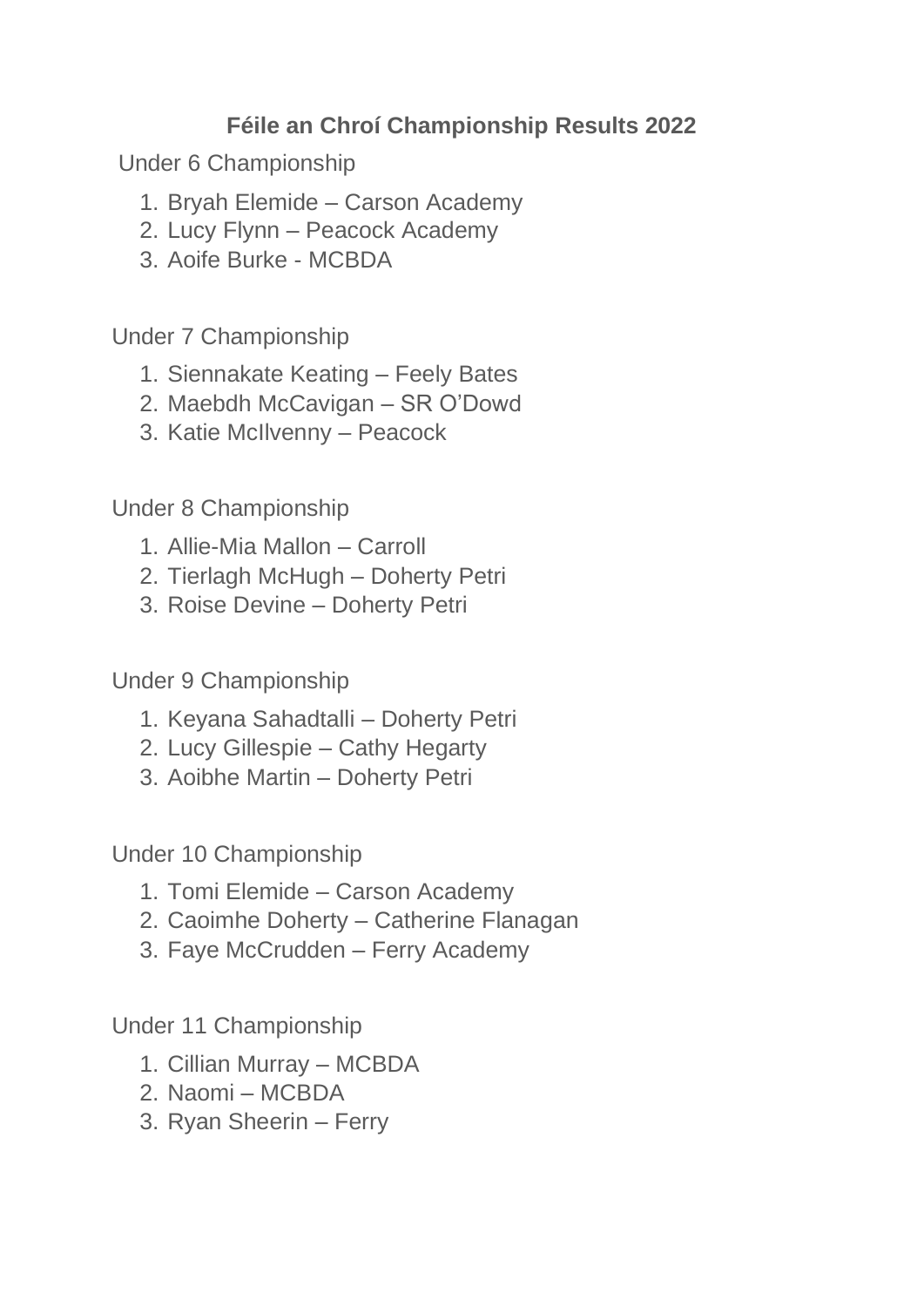Under 12 Championship

- 1. Clea Sullivan Curley Brennan
- 2. Ava McLaughlin McCaul
- 3. Aisling Wang Nina Burke

Under 13 Championship

- 1. Eirnn Fegan Doherty Petri
- 2. Grace Campbell Ferry
- 3. Cliodhna Rice Brennan Miskelly McCormick

Under 14 Championship

- 1. Ceili Skelly Doherty Petri
- 2. Dearbhla Clawson Ferry Academy
- 3. Niamh Fox Doherty Petri

Under 15 Championship

- 1. Caitlin Murray MCBDA
- 2. Grace Callaghan Ferry
- 3. Gary O'Doherty MCBDA

Under 16 Championship

- 1. Ultan Mallon Carroll
- 2. Naoise McCrory Doherty Petri
- 3. Ilona Martilla Carson Academy

Under 17 Championship

- 1. Youcef Belouzani Carson Academy
- 2. Oisin Lennon SRMNR
- 3. Shauna Meehan The Irish Dance Academy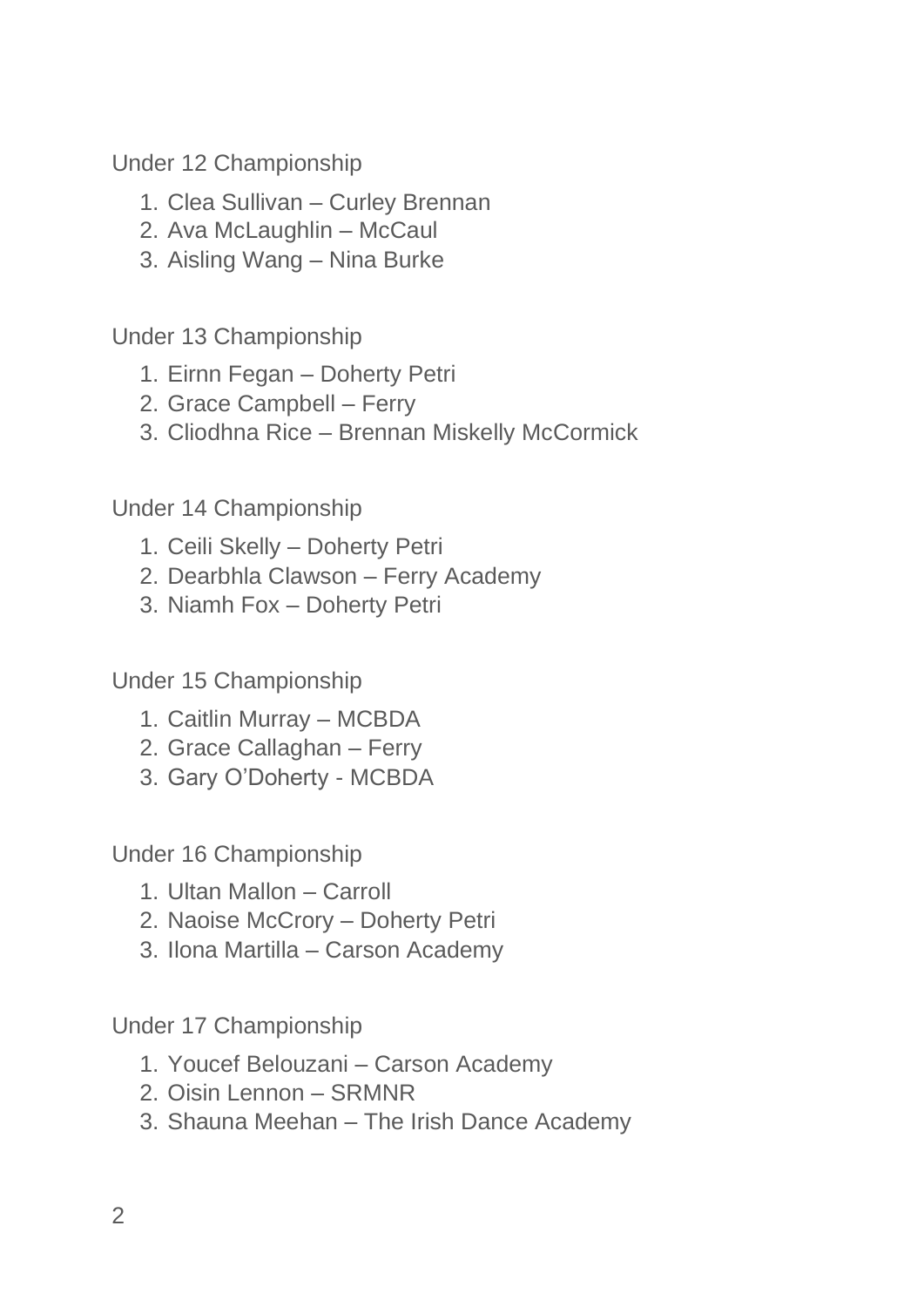Under 18 Championship

- 1. Tegan McConomy MCBDA
- 2. Abi Wright Maguire O'Shea
- 3. Ryelynn Magee Carson Academy

Under 20 Championship

- 1. Cara Flannagan Walsh Holly & Kavanagh
- 2. Emily Concannon Turley Duggan
- 3. Zara O'Gorman Carson Academy

Over 20 Championship

- 1. Gareth O'Connor SRMNR
- 2. Clodagh Davis Doherty Petri
- 3. Sean Mortalo Holly & Kavanagh

## **Preliminary Championships**

## Under 9

- 1. Bronwyn Maher Curley Brennan
- 2. Aoibhe Martin Doherty Petri

Under 10

- 1. Kara Logue SR an Chroí
- 2. Ella Fegan Doherty Petri
- 3. Nancy Looby SR an Chroí

Under 11

- 1. Evie Dudgeon Ferry
- 2. Anna Jordan Carroll